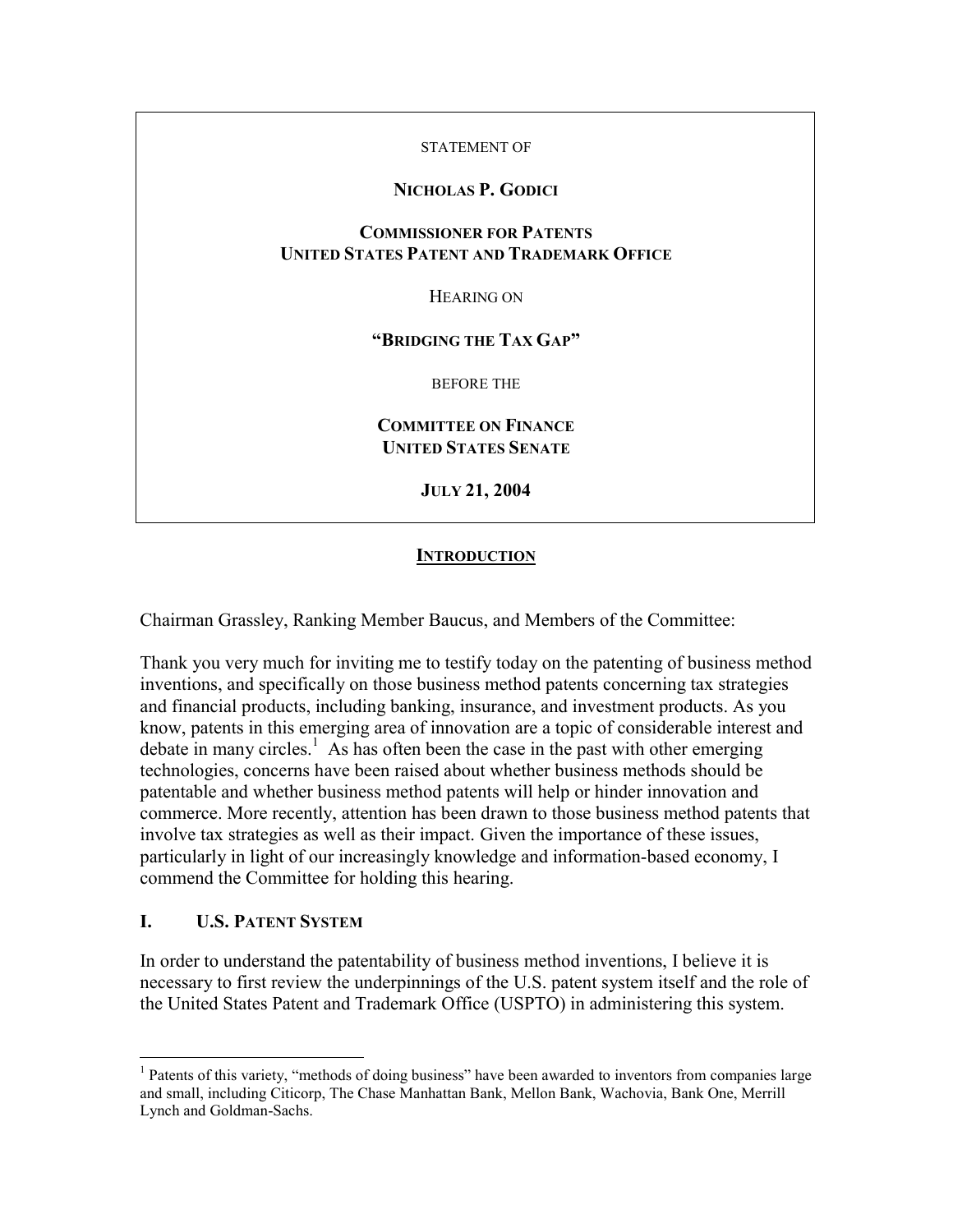The basis for our patent system is found in Article 1, Section 8, Clause 8 of the Constitution, which provides that Congress shall have the power:

# **"To promote the progress of science and useful arts by securing for limited times to . . . inventors the exclusive right to their . . . discoveries."**

Following this Constitutional authority, our Founding Fathers designed an extremely flexible patent system based on principles that have proven remarkably suitable to 210 years of technological advancement. The uniformity and flexibility of the patenting standards of novelty, non-obviousness, adequacy of disclosure, and utility -- coupled with the incentives patents provide to invent, invest in, and disclose new technology -- have allowed millions of new inventions to be developed and commercialized. This has enhanced the quality of life for all Americans and helped fuel our country's transformation from a small, struggling nation to the most powerful economy in the world. Equally as impressive, the patent system has withstood the test of time. This is powerful evidence of the system's effectiveness in simultaneously promoting the innovation and dissemination of new technologies and the creation of new industries and jobs.

# **a. PATENTABILITY CRITERIA**

In administering the U.S. patent laws, the USPTO takes its direction on what subject matter is patentable from Congress and our reviewing courts. The current Act that details the standards of patentability, the Patent Act of 1952, specifies four basic statutory requirements that must be met to obtain a patent: (1) the claimed invention must define eligible subject matter and have utility; (2) it must be novel; (3) it must not have been obvious to a person having ordinary skill in the art at the time the invention was made; and (4) it must be fully and unambiguously disclosed in the text of the patent application, so that the skilled practitioner would be able to practice the claimed invention without undue experimentation.

Prior to granting a patent, the USPTO examines each patent application to determine whether it meets these four criteria, as set forth in Title 35 of the U.S. Code. With respect to the first statutory requirement, 35 U.S.C. § 101 states that any person who "invents or discovers any new and useful process, machine, manufacture, or composition of matter, or any new and useful improvement thereof, may obtain a patent…" subject to the conditions and requirements of the law. Thus, the threshold inquiry as to whether subject matter is eligible to receive patent protection is whether an invention is "new and useful" and whether it fits into one of the enumerated categories.

The courts have recognized the breadth of this statute. In the landmark case of **Diamond v. Chakrabarty**, 447 U.S. 303 (1980), the U.S. Supreme Court acknowledged that Congress intended the statutory subject matter under 35 U.S.C. 101 to include "anything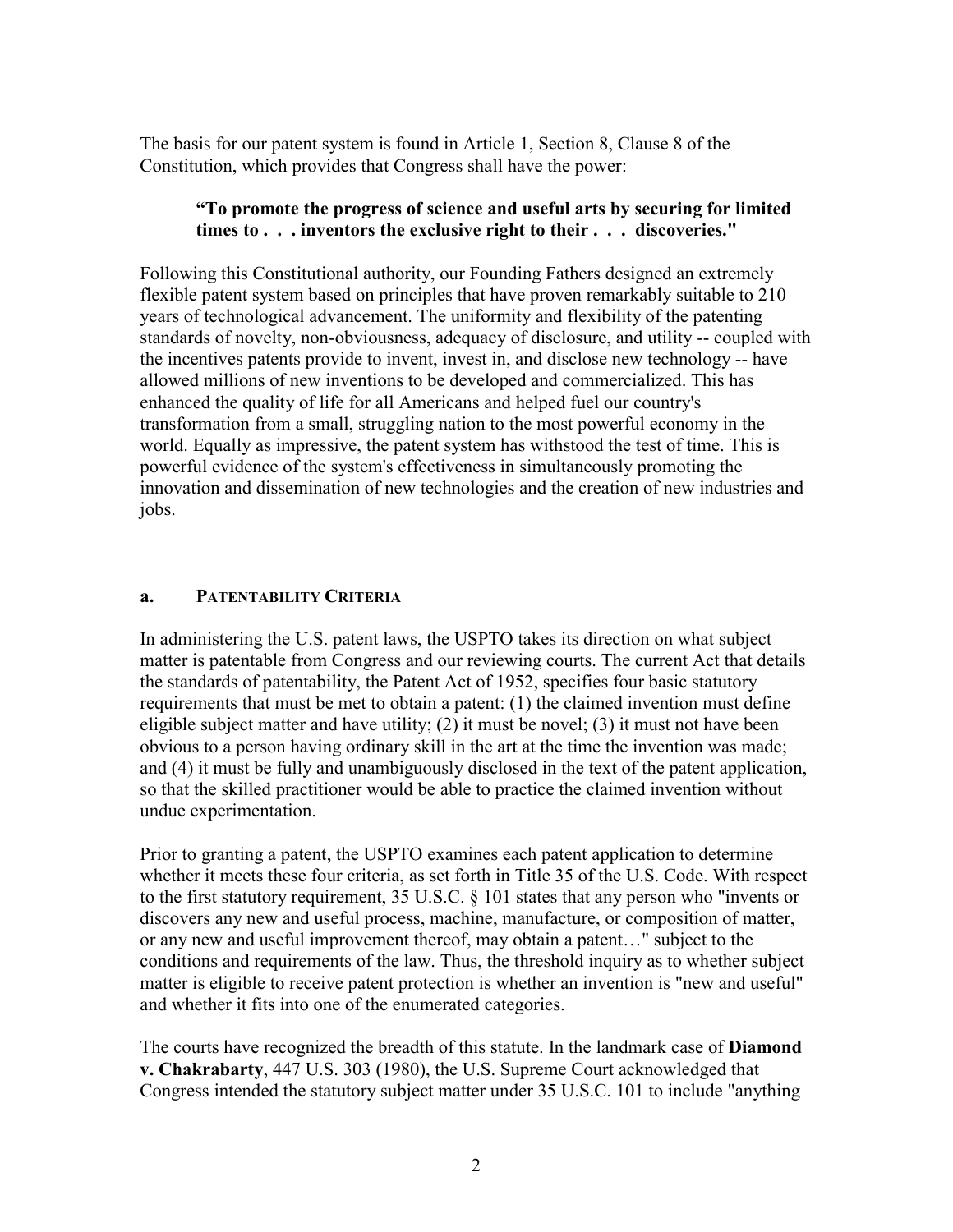under the sun that is made by man." The Supreme Court also noted that there are limits to patentability. Indeed, in **Diamond v. Diehr**, 450 U.S. 175 (1981), the Court explicitly identified three specific areas of subject matter that are excluded from patent protection. These three areas are: (1) laws of nature, (2) natural phenomena and (3) abstract ideas. Thus, an invention directed toward a pure algorithm or manipulation of abstract ideas with no practical application is not patentable. The growth and importance of computers and the Internet have led to a significant increase in investment and development in computer-related processes, particularly with regard to electronic commerce. This has inevitably led to more individuals seeking patent protection in these areas. In response to this increased patent activity, a number of cases arose in the 1990s involving issues of defining the boundaries of patent eligibility. Accordingly, the Court of Appeals for the Federal Circuit (CAFC) rendered a series of decisions following the Supreme Court in **Diehr** and **Chakrabarty** that further defined what subject matter can and cannot be patented. I would like to briefly discuss these cases, which very clearly set forth the standards for patentability according to our patent law.

In the case of **In re Alappat**, 33 F.3d 1526 (Fed. Cir. 1994), the CAFC, sitting en banc, found that inventions that include mathematical formulas or algorithms are not unpatentable if they are practically applied. Thus, the mere presence of an algorithm within an invention does not exclude the entire invention from patentability. The key question to be answered is whether the claimed invention, when looked at "as a whole," is an abstract idea, such as a disembodied mathematical concept, or whether the invention produces a practical application, which achieves a "useful, concrete and tangible result."

Four years after **In re Alappat** came the most well-known case with regard to business methods: **State Street Bank and Trust Co. v. Signature Financial, Inc**., 149 F.3d 1368 (Fed. Cir. 1998). The State Street case involved a patented data processing system that transformed data representing discrete dollar amounts into a final share price momentarily fixed for recording and reporting purposes. The Federal Circuit noted that a process, machine, manufacture, or composition of matter employing a law of nature, natural phenomenon, or abstract idea may be patentable subject matter even though a law of nature, natural phenomenon, or abstract idea would not, by itself, be entitled to such protection. As such, the court held that a machine programmed to transfer data which represents discrete dollar amounts into a final share price through a series of mathematical calculations does, in fact, constitute the practical application of a mathematical algorithm, formula, or calculation because it produced a "useful, concrete and tangible result." The final share price resulting from this process enabled investors and their brokers to make investment decisions for investment and tax advantage purposes.

It is important to note that the significance of **State Street** goes beyond its immediate holding. The Federal Circuit in State Street explicitly rejected the notion that a "business method" exception exists in United States patent law, thereby ending any notion that inventions deemed to be business methods, by whatever criteria, would be excluded from patentability on that basis alone. Thus, the **State Street** decision clarifies that an invention deemed to be a "business method" will be treated in the same manner as any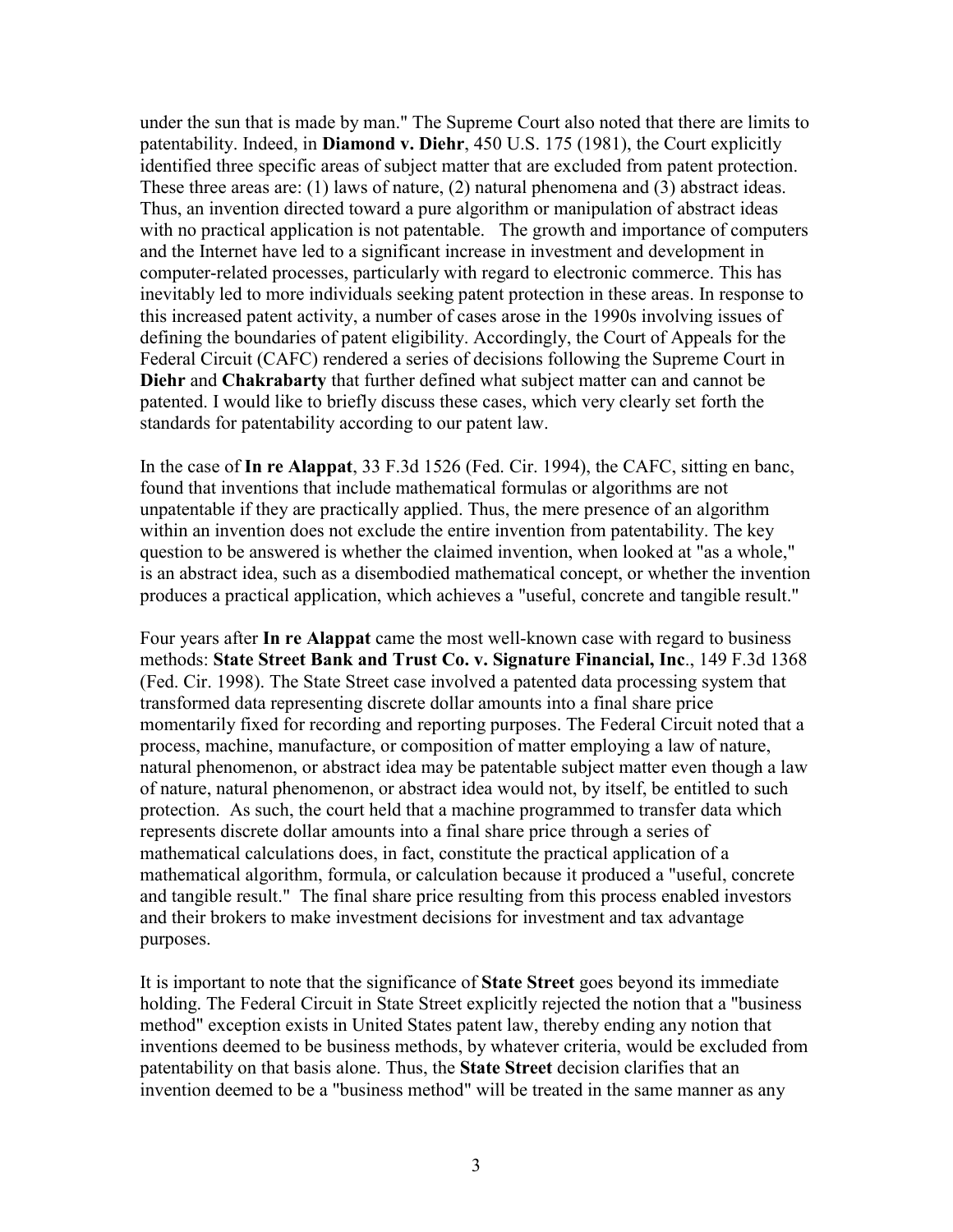other method or process invention. In other words, the patent system is technology neutral and there shall be no disparate treatment for different categories of inventions. This was reaffirmed by the Federal Circuit court in 1999, where the court remanded the case of **AT&T Corp. v. Excel Communications, Inc.** back to the district courts and concluded that had the courts applied the proper analysis, they would have realized that the claimed telephone call tracking method falls comfortably within the "broad scope of patentable subject matter under § 101."

While **State Street** did not change United States law and practice, it did create a new awareness that business method claims could be patented. For example, in fiscal year 1998 there were less than 1500 filings in the U.S. classification area 705, which includes much of what is commonly known as computer-implemented "business method" inventions. By contrast, there were approximately 9,000 filings in fiscal year 2001 and approximately 7,400 filings in fiscal year 2003. It should be noted, however, that despite these increases, Class 705 filings represented only a small fraction (2.2%) of our total patent filings in fiscal year 2003. Moreover, the 479 patents that were granted in Class 705 last year constituted approximately one-quarter of one percent of all patents grants for the year. Today, the computer-implemented "business method" area includes business practices in many fields such as: health care management, insurance and insurance processing, reservation and booking systems, financial market analyses, point of sale systems, tax processing, inventory management, accounting, and financial management.

# **b. RESPONDING TO CONCERNS**

While the courts have made it clear that inventions directed to business methods are patentable subject matter, some have suggested that an increase in the issuance of business method patents may stifle innovation and investment generally. Others are concerned that patents that have been awarded in these areas, while generally appropriate, may in certain cases be overly broad or not truly novel. These fears raise legitimate issues, and the USPTO has taken a number of steps to address these concerns.

In response to these concerns, in March of 2001, the USPTO announced a new Business Methods Patent Initiative. This program established a solid framework that provides the techniques necessary to cope with the ongoing challenges presented by the emerging area of business method patents. Accordingly, we have established enhanced partnerships with affected industries in order to have them educate our examiners so that we can take advantage of their knowledge and expertise in their fields. As part of this partnership, we hosted a Business Method Patents Roundtable on July 27, 2000, with members of industry and other interested parties, during which myriad issues regarding these patents were discussed. In addition, we convened our first meeting of the Business Methods Partnership on March 1, 2001. Since that time, the USPTO sponsors semi-annual Business Methods Partnership meetings with our customers, holding their last meeting on April 27, 2004. Through a fruitful exchange of ideas, these partnership meetings have proven beneficial to both our external users and our examination staff. The USPTO's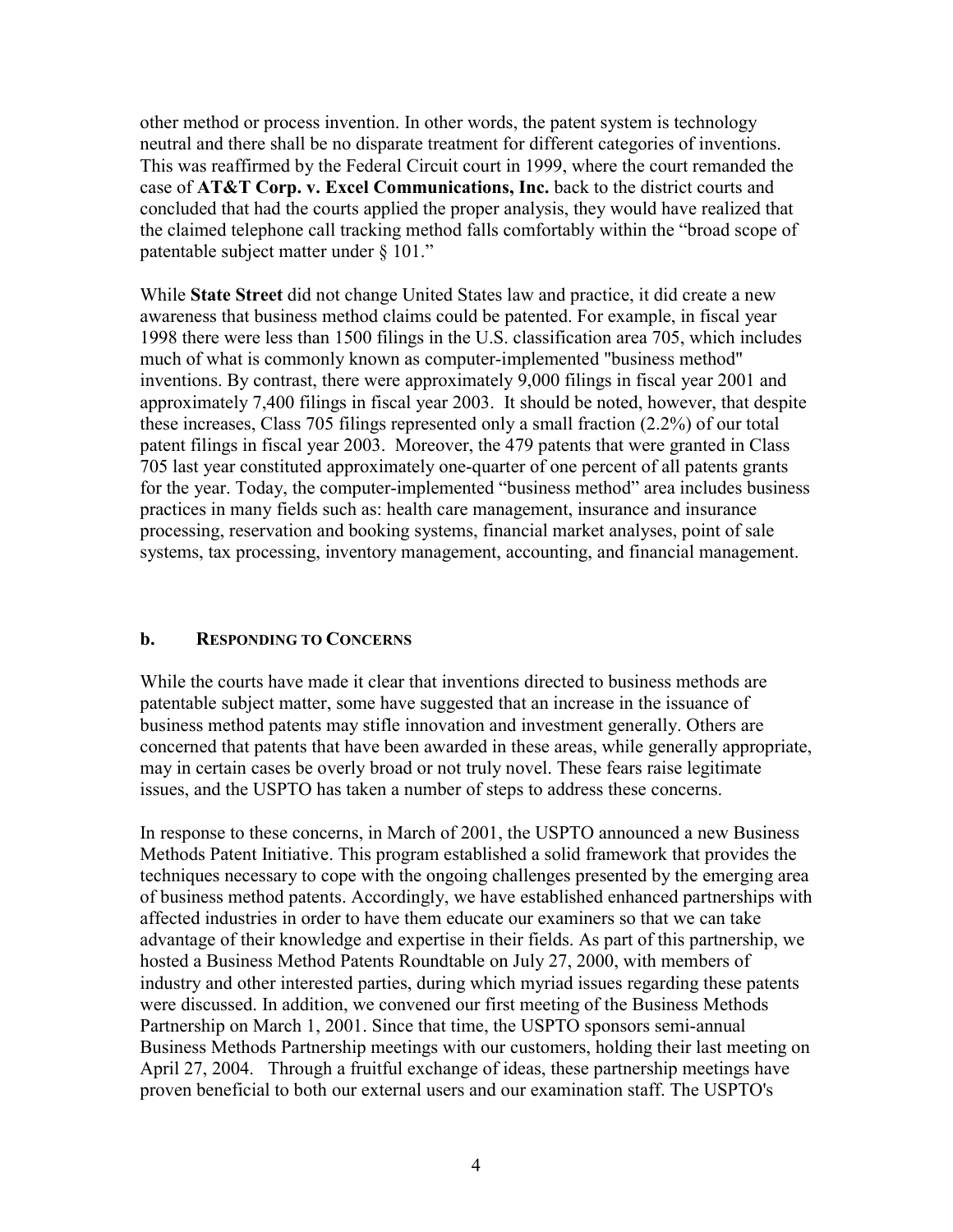Business Methods Patent Initiative also includes specific features to bolster the quality of our patent searches. For example, we have defined a mandatory search template for all applications in the computer-implemented business methods area, including a classified U.S. patent document search and a full text search of U.S. patent documents, foreign patent documents with English language abstracts, and non-patent literature. To assist our examiners in finding pertinent prior art, we also have established "Electronic Information Centers" which provide examiners with access to over 1000 non-patent literature databases, over one-third of which contain business and financial information. As 18 month publication of patent applications has taken effect and as we identify with our industry partners more databases to search, the amount of published prior art available to examiners is also increasing.

As part of our Business Methods Patent Initiative, we also instituted a second-level review of all allowed applications in Class 705 by an additional experienced examiner beyond the examiner who would normally review the application before it could be granted. We also are continually enhancing the technical training for our examiners. For example, we revised our Examination Guidelines for Computer-Related Inventions and training examples for these inventions. These revisions were made in order to update patentability standards in light of the **State Street** and **AT&T** cases, which clarify that business methods should be treated like any other process claims.

Our examination guidelines and training materials specifically address the fact that merely automating a known human transaction process using well-known automation techniques is not patentable. Lastly, to handle the growing number of Class 705 filings, we also increased the number of examiners in this area from 17 in late 1997 to 106 today.

We believe that our Business Methods Patent Initiative and other concerted efforts in this regard have ensured the issuance of high quality business method and software patents. In fact, we are now beginning to see significant results in this regard. For example, our allowance rate in the affected areas of business method inventions has decreased since the time our Initiative was launched three years ago. It is worth noting from recent press reports that some of our customers believe we are being too restrictive in our examination, as evidenced by this reduced allowance rate.

On an additional note, I would also like to point out that the USPTO has been issuing method patents for over a century and a half. We have been issuing patents on methods of teaching since the mid-1800's, including a patent issued in 1864 for a method of teaching penmanship. Moreover, there have been a number of patents regarding innovations in the business and financial fields throughout the history of the USPTO. For example, in 1889, Herman Hollerith received a patent on a method for tabulating and compiling statistical information for a business. The patent he received helped his fledgling company to survive. Later, the company's name was changed to International Business Machine Corporation (IBM). Mr. Hollerith's patented method was probably the first patent issued regarding the automation of business or financial data, and it and the related punch cards were used until the birth of the personal computer.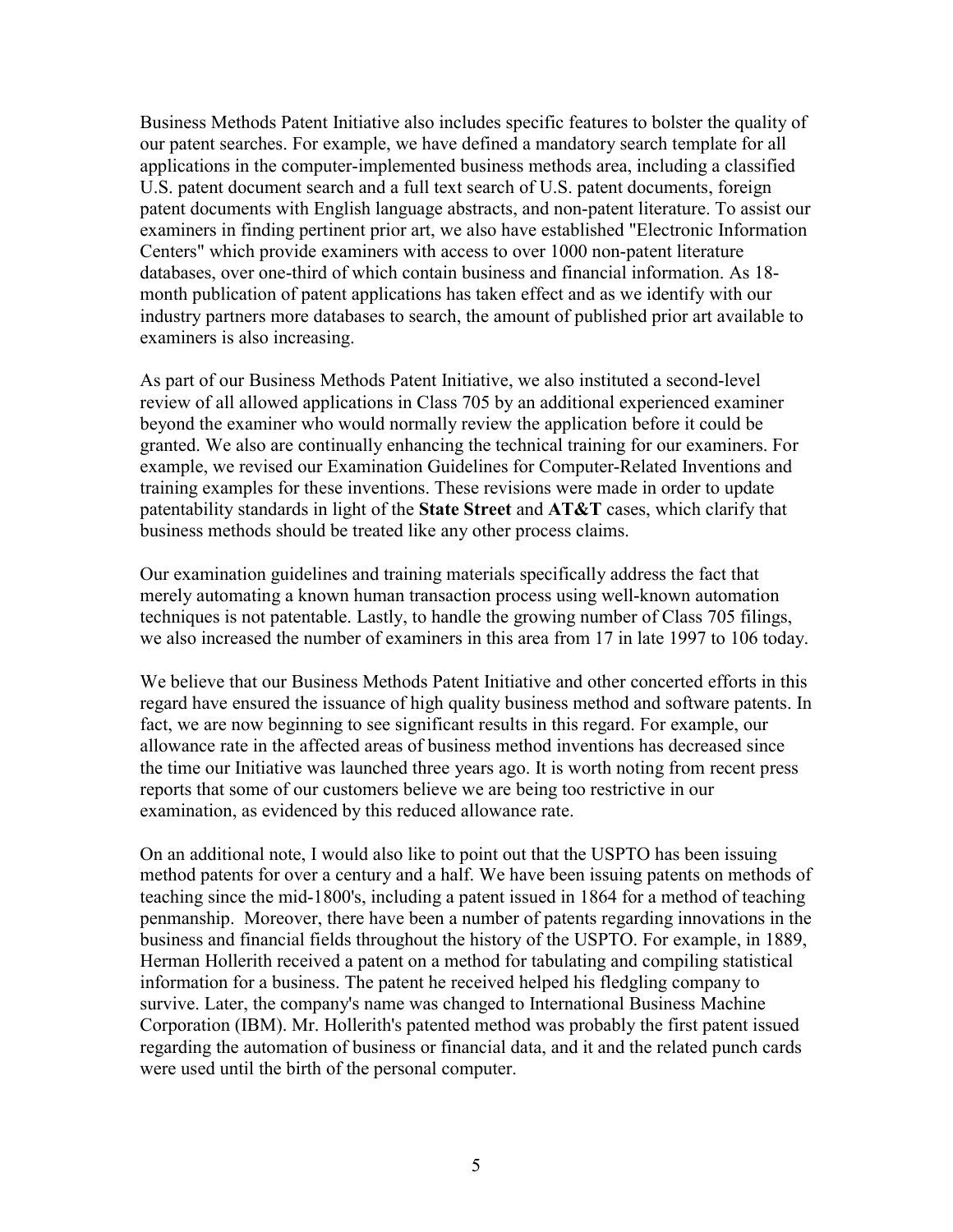### **c. CONGRESSIONAL ACTION**

There is one additional important fact concerning this issue, namely that Congress acted promptly in response to the **State Street** decision to limit litigation in this area. In 1999, Congress enacted the landmark American Inventors Protection Act (AIPA) that included a special provision to limit litigation in this area. Congress established a limited "domestic prior user right" (35 USC § 273) specially directed at "methods of doing business." It is the belief of many that this narrowly tailored provision is a variety of tort reform that has been more than effective in warding-off frivolous patent infringement lawsuits and protecting the public. In fact, there are relatively few recorded infringement suits in the federal courts concerning solely business-method cases.

# **II. THE USPTO AND THE REEXAMINATION OF ISSUED PATENTS**

As previously discussed, the USPTO confers property rights in the form of a patent grant to applicants who meet the previously described criteria established by Congress and pursuant to applicable case law. The essential role of a patent examiner is to make the determination regarding the grant of a patent by assessing all of the relevant evidence in light of these patentability criteria for an invention established under law.

An important check on patent quality relates to the occasions when new prior art (i.e., the relevant evidence bearing on patentability) becomes available that may bear on the validity of an issued patent. Often, this new evidence may be identified and submitted by a third party such as a commercial rival that wishes to challenge the patent's validity. In its wisdom, Congress established an administrative procedure for the USPTO to take a second look at an issued patent and consider questions of validity during the life of the patent. While this is an important quality check within the patent system, the USPTO has only a limited role in reconsidering patentability decisions after patents issue. The postgrant review of patent claims takes place before the USPTO under several circumstances, including:

- (1) when a patentee files an application to reissue a patent to correct at least one error in the patent,
- (2) when an applicant and a patentee claim the same invention and an interference is declared between the patentee and the applicant, and the applicant seeks judgment based on unpatentability of patent claims, and
- (3) when a patent owner or third-party requests the reexamination of a patent.

Congress has incrementally added to the range of proceedings under the USPTO's jurisdiction under which third parties could invoke Office review of issued patents. It introduced *ex parte* reexamination in 1980, under which a third party could petition for reexamination of the patent. $2 \text{ In } 1984$  $2 \text{ In } 1984$ , section 135 of the Patent Act was amended to allow issues of patentability, as well as priority, to be included in interference

 $\overline{a}$ 

<span id="page-5-0"></span><sup>&</sup>lt;sup>2</sup> Pub. L. No. 96-517, § 1, 94 Stat. 3016 (1980).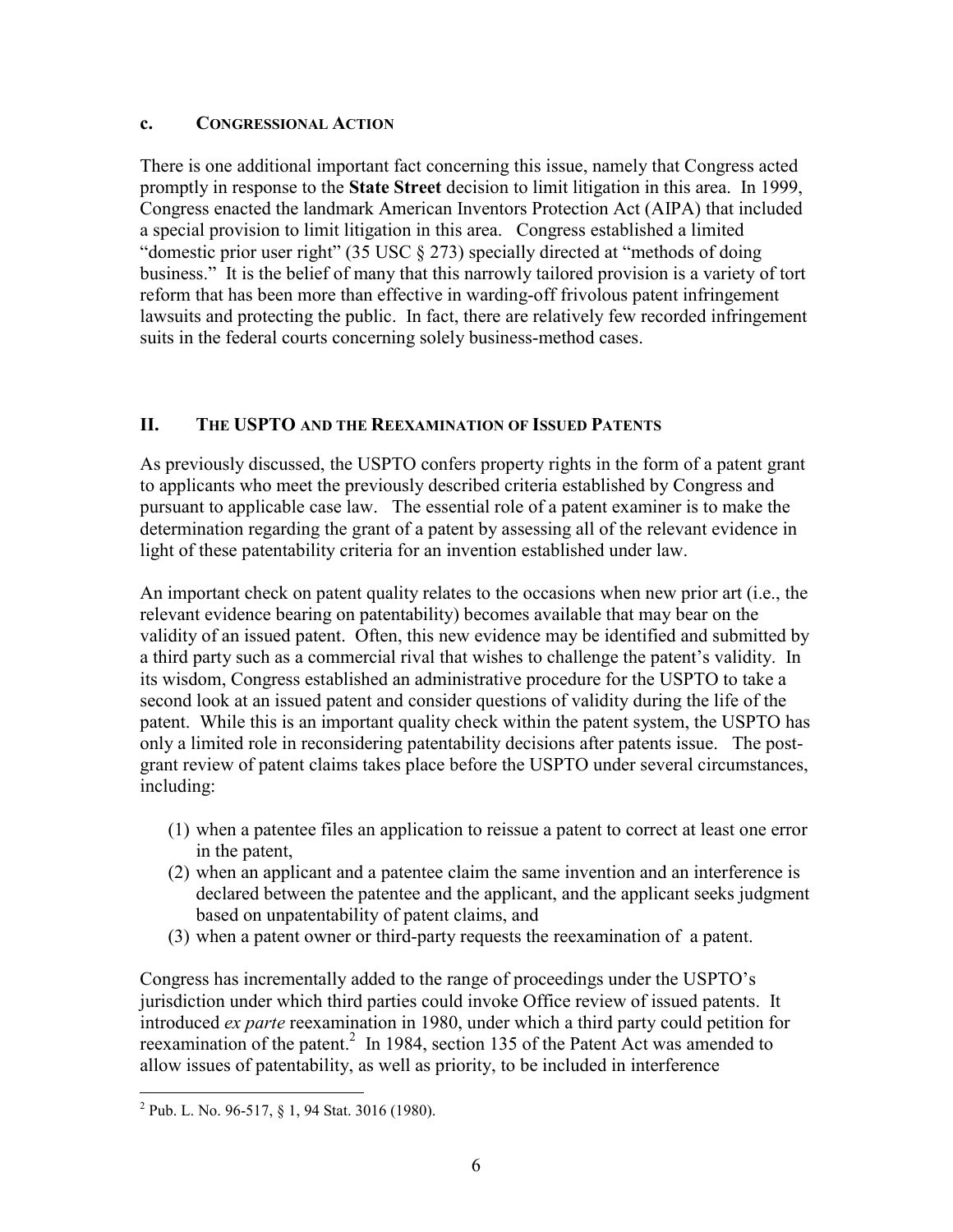proceedings.<sup>3</sup>In 1999, Congress, as part of the landmark patent reform, the AIPA, created *inter partes* reexamination, whereby the third party could participate in the reexamination proceeding and appeal to the USPTO's administrative Board of Patent Appeals and Interferences.<sup>4</sup> The AIPA's *Inter Partes* reexamination practice was expanded in 2002 to afford third parties the right to appeal to the U.S. Court of Appeals for the Federal Circuit.<sup>[5](#page-6-2)</sup>

Through these amendments, the USPTO's role in helping guarantee the efficacy of the patent system after patent issuance has grown. However, none of these procedures alone, or collectively, have proven sufficient to optimize the USPTO's post-grant capability. Congress has labored to strike the right balance in creating an appropriate system that would permit the post-grant review of issued patents but would not lead to the harassment of independent inventors and small businesses. As part of the USPTO's  $21<sup>st</sup>$  Century Strategic Plan, the Office is developing legislation to create a new procedure for the postgrant review of patents that would overcome many of the problems currently posed by litigation but yet prevent the harassment of independent inventors and small businesses.

# **III.** THE 21<sup>ST</sup> CENTURY STRATEGIC PLAN

It is my pleasure to report to the Committee the Office's ongoing efforts to ensure the quality of the patent examination process. The USPTO has developed the  $21<sup>st</sup>$  Century Strategic Plan in response to a congressional requirement.<sup>[6](#page-6-3)</sup> The Strategic Plan was created after a rigorous top-to-bottom review of all USPTO operations, policies, and procedures. This resulting blueprint for modernizing the Office contains 37 initiatives that focus on quality, productivity, and e-government. As former Under Secretary James Rogan and Acting Under Secretary Jon Dudas have testified before Congress, patent quality is one of the most important, if not the foremost, goals of the agency.<sup>[7](#page-6-4)</sup>

One notable example of a successful quality initiative is expansion of the "second-pairof-eyes" review, previously discussed. As part of the Business Method Initiative, the Office required additional review of patent applications pending in the fields concerning business method patents. We found it beneficial to devote additional resources to these applications in areas of emerging technology. While this is a resource-intensive

 $\overline{a}$ 

<span id="page-6-0"></span> $3$  Pub. L. No. 98-622, 98 Stat. 33831 (1984).

<span id="page-6-1"></span><sup>&</sup>lt;sup>4</sup> Intellectual Property and Communications Omnibus Reform Act of 1999, S. 1948, Pub. L. No. 106-113 (1999).

<span id="page-6-2"></span> $\frac{1}{2}$  21st Century Department of Justice Appropriations Authorization Act, Pub. L. No. 107-273, 116 Stat. 1758, 1899-1906 § 13202 (2002).

<span id="page-6-3"></span><sup>6</sup> See 21st Century Department Of Justice Appropriations Authorization Act, Pub. L. No. 107-273, § 13104, 116 Stat. 1758 (Nov. 2, 2002). <sup>7</sup>

<span id="page-6-4"></span>See "*United States Patent and Trademark Modernization Act of 2003" Hearing before the Subcomm. on Courts, the Internet and Intellectual Property*, 108<sup>th</sup> Cong. (2003) (Statement of James E. Rogan, Director, United States Patent and Trademark Office); *"Department of Commerce, Patent and Trademark Office" Hearing before the Subcomm. On Commerce, Justice, and State, the Judiciary, and Related Agencies*, 108<sup>th</sup> Cong. (2004) (Statement of Jon W. Dudas, Acting Director, United States Patent and Trademark Office).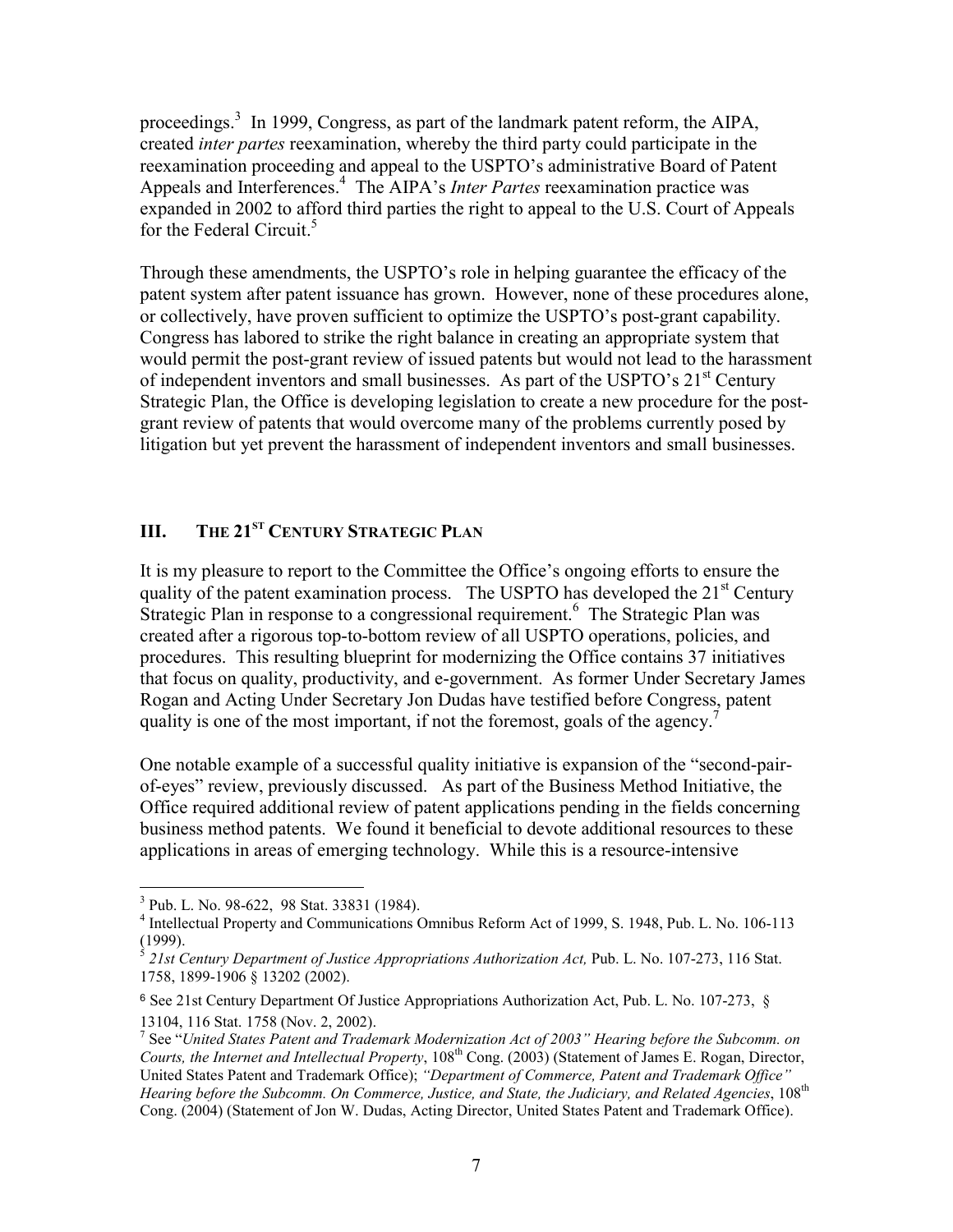initiative, as part of the Strategic Plan, we are also expanding the second pair of eyes to other areas of review.

The Strategic Plan is dedicated to improving the overall quality of the patents that we grant, not only during examination as is the case with the "second-pair-of-eyes" review, but also after a patent is granted. Creating a new procedure to permit the agency to review economically significant patents after they are granted based on the full participation of interested parties is also an important part of the Strategic Plan's goal to enhance patent quality.

Implementation of the majority of the Strategic Plan's thirty-seven initiatives is contingent upon adoption of changes in our fee system. That is why last year the Administration proposed as part of the USPTO's FY 2004 budget an increase in patent fees. These fee changes, which are contained in H.R. 1561, the "United States Patent and Trademark Office Fee Modernization Act of 2004," permit revisions in USPTO business practices that are necessary for the healthy functioning of the U.S. intellectual property system during the coming century. They raise the funds for essential technology and other investments that will modernize USPTO operations. The proposed fee changes will also benefit USPTO's user community by allowing applicants to evaluate the commercial value of their inventions and recover the cost of search and examination as the situation warrants. The Fee Bill is necessary for full-funding of the Strategic Plan and the quality initiatives.

The USPTO is committed to hiring high quality people who will make the best patent and trademark examiners. We are committed to certifying their knowledge and competencies throughout their careers. Furthermore, we are committed to focusing on quality in all aspects of the examination of patent and trademark applications. If additional resources are provided to the USPTO through the fee structure in H.R. 1561, we will be able to make even further progress on these and other initiatives outlined in the Strategic Plan to enhance the quality of patent and trademark examination. This will greatly benefit U.S. businesses and IP rights holders by limiting the need for costly litigation in the courts.

Further, we are grateful for Congress' consideration of the Administration's FY 05 budget request for the USPTO of \$1.533 billion. This request is necessary for full-funding of our 21st Century Strategic Plan initiatives, including hiring additional examiners. The full request is also contingent on enactment of legislation, proposed by the Administration with the 2004 Budget, that increases patent and trademark fees by an estimated \$219 million in FY 2005. Full-funding of the Strategic Plan should help facilitate stronger international cooperation and enforcement of intellectual property rights. In addition, it will enable us to carry out our core mission through the implementation of new initiatives dedicated to enhancing patent quality and by providing greater protection of assets of our innovators and entrepreneurs here at home.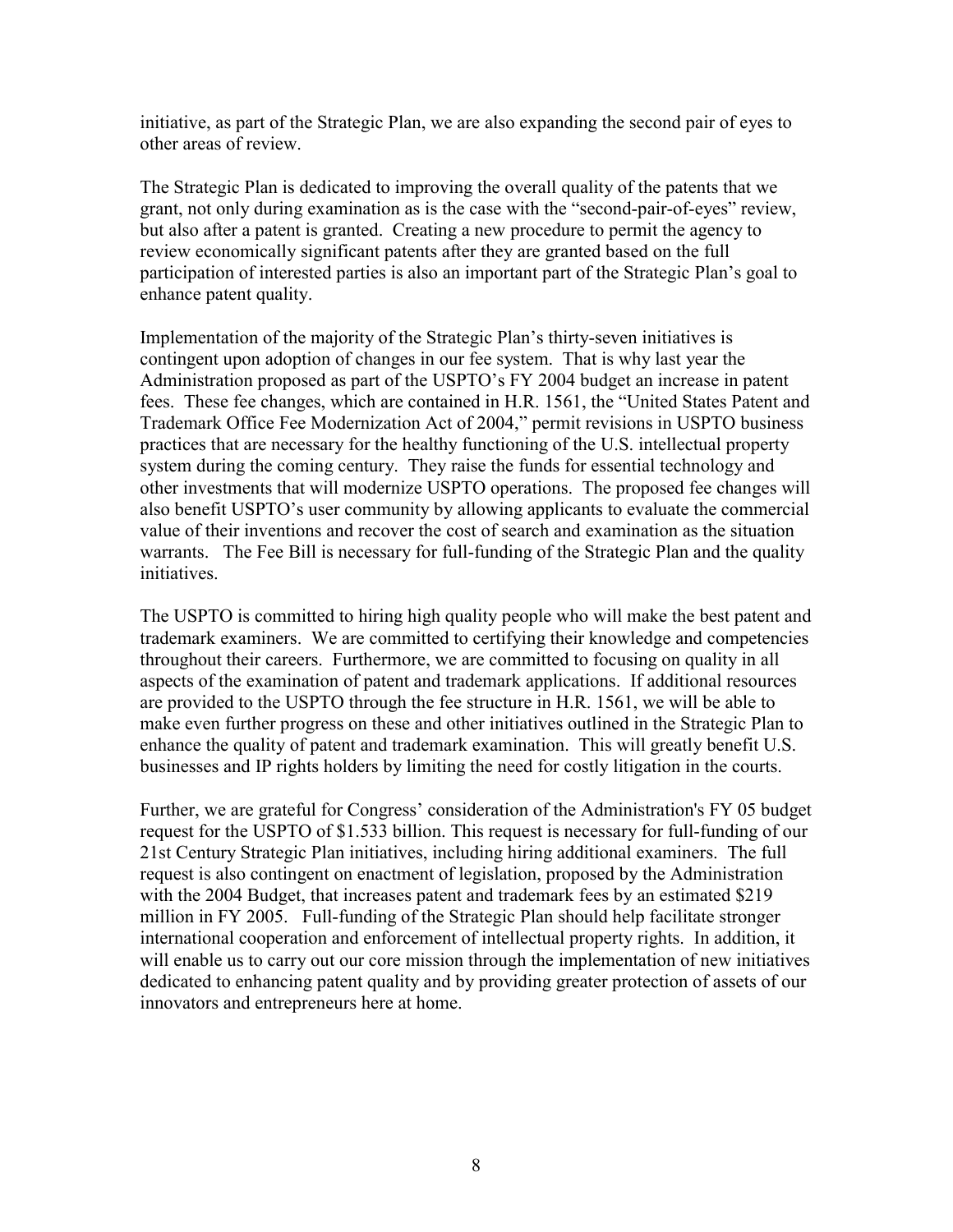# **IV. PATENTS VS. TRADE SECRETS**

As the Committee considers this and other patent issues, we hope that it also acknowledges the importance of a strong patent system in protecting intellectual property and advancing innovation. State trade secret protection for innovative methods and processes is a complement to the patent system, but should not be considered a substitute. Maintaining the availability of patent protection offers significant benefits to inventors and society.

The history of the patent system demonstrates how it benefits the public. Throughout the history of the patent process, all information pertaining to the invention is disclosed upon the grant and publishing of the patent. Through the enactment of the AIPA, Congress established the practice of the early publication of a patent application at 18-months of pendency for most patents. This has helped speed the dissemination of information of new and useful inventions to the public. The hallmark of patents is that they are a form of intellectual property that results in the public disclosure of an invention, advancing the field of endeavor, and increasing the public storehouse of knowledge. In turn, the publication of patented inventions and patent applications offers greater access to these innovations for the public as well as compliance entities. One merely needs to visit the USPTO web site and they will discover one of the largest databases in the world that contains information on millions of U.S. patents.

Trade secret protection is an alternative to patent protection for an innovator. Because trade secret protection does not have a set term of expiration, and by definition does not disclose the nature of the innovation, it provides certain advantages for specific types of innovation, such as methods and processes. However, trade secrecy does not guarantee the inventor protection for any amount of time. Moreover, trade secrecy does not permit the public to build on the new knowledge that is protected. Patents do guarantee protection of the inventor for a limited period of time, and offer the public the further benefit of learning about the invention. The limited monopoly of patent protection was created within the Constitution in order to encourage innovators to share their discoveries. For purposes of the public benefit, patenting is thus the preferred method of protection for utility innovations. The patent process has greater transparency and can inform the public as well as compliance entities as to recent developments. Largely as a result of trade secrecy's non-preferred status, there are a number of problems for innovators when relying on trade secrecy to protect intellectual property.

It is important that inventors and companies have at their disposal patents in addition to trade secrets, since patents offer important advantages in many instances. For example, trade secrecy is a creature of state law; thus inventors face the challenge of protecting their intellectual property through a patchwork of a variety of state regimes. Moreover, trade secrecy generally requires contractual obligations and restrictions to bind the parties, which are often cumbersome. Overall, trade secrecy can result in more uncertainty and greater risk for the innovator and is often only effective if the product kept secret cannot be reverse engineered.